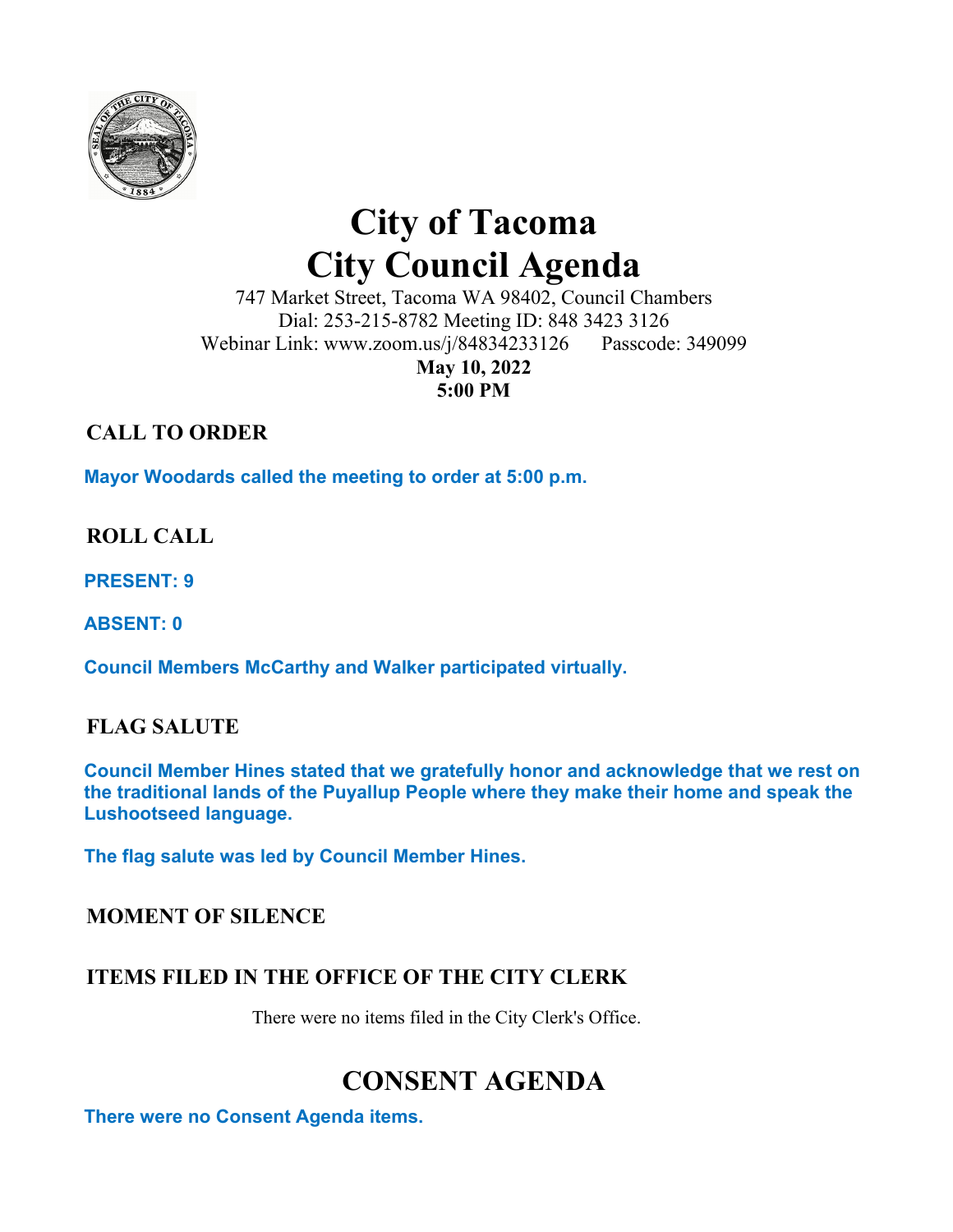#### **PROCLAMATIONS/RECOGNITIONS/PRESENTATIONS/ANNOUNCEMENTS**

- **1. 22-0541** Proclaiming May 15-21, 2022, as National Public Works Week.
- **2. 22-0542** Proclaiming May 2022 as Hunger Awareness Month.
- **3. 22-0543** Compassionate Tacoma Recognition.

#### **The Compassionate Tacoma Recognition was rescheduled.**

**4. 22-0544** Presentation from the City Manager regarding Systems Transformation, including highlights from the Finance Department's racial equity action plan.

**\*\*\*\*\*\*\*\*\*\*\*\*\*\*\*\*\*\*\*\*\*\*\*\*\*\*\*\*\*\*\*\*\*\*\*\*\*\*\*\*\*\*\*\*** 

**MOTION: Ushka SECOND: Blocker ACTION: To suspend the rules to consider Item 8, Resolution No. 40970, regarding the Letter of Agreement with the Tacoma Police Union, Local 6, at this time.** 

**Ayes: \_9\_ Nays: 0 Absent: 0 Abstaining: 0** 

**8. RES40970** A resolution authorizing the execution of a Letter of Agreement with the Tacoma Police Union, Local 6, I.U.P.A., regarding the timeline for administrative leave following a use of deadly force situation.

#### **MOTION: Ushka SECOND: Blocker ACTION: To continue Resolution No. 40970 to a date to be determined.**

**Ayes: \_9\_ Nays: 0 Absent: 0 Abstaining: 0** 

#### **PUBLIC COMMENT**

**Public Comment began at 5:36 p.m.** 

**The City Clerk's Office received no written comment for Public Comment.** 

**Three individuals addressed the City Council.** 

**Public Comment ended at 5:45 p.m.**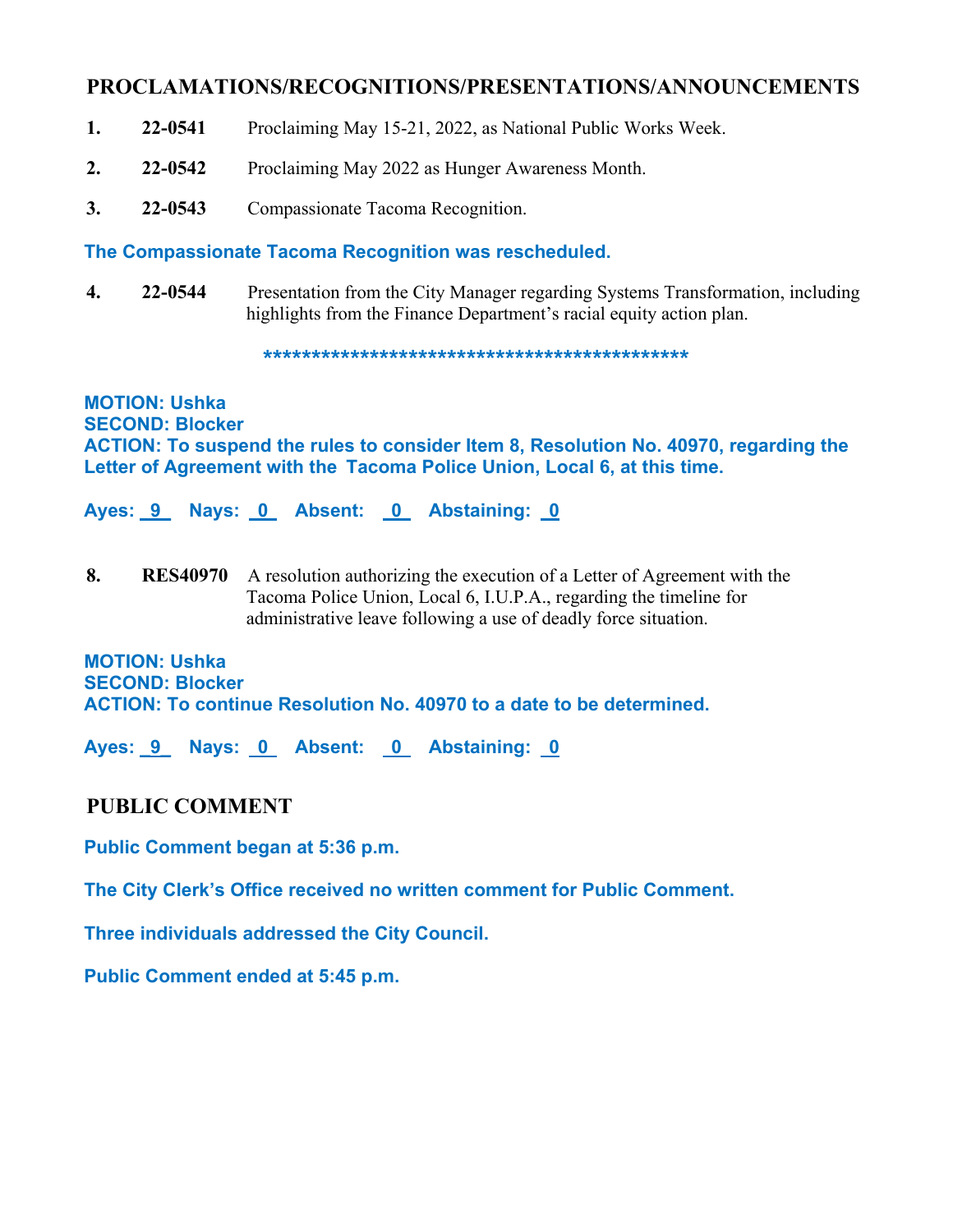## **REGULAR AGENDA**

#### **APPOINTMENTS**

**5. RES40968** A resolution appointing and reappointing individuals to the Human Rights Commission.

**MOTION: Ushka SECOND: Blocker ACTION: Adopted.** 

**Ayes: \_9\_ Nays: 0 Absent: 0 Abstaining: 0** 

**6. RES40969** A resolution appointing individuals to the Sustainable Tacoma Commission and the Transportation Commission.

**MOTION: Ushka SECOND: Blocker ACTION: Adopted.** 

**Ayes: \_9\_ Nays: 0 Absent: 0 Abstaining: 0** 

#### **RESOLUTIONS**

**7. RES40955** (Continued from the meeting of April 26, 2022) A resolution modifying the timelines for the proposed land use code amendments pertaining to the use of shipping containers for storage, and expanded allowances for the use of electric fences, as previously directed by Resolution Nos. 40794 and 40881, to be considered as part of the Planning Commission's 2023 Comprehensive Plan and Land Use Regulatory Code Amendment docket; and providing additional guidance for Planning Commission consideration.

**MOTION: Ushka SECOND: Blocker ACTION: Move to adopt Resolution No. 40955.** 

**MOTION: Ushka SECOND: Blocker ACTION: Move as a substitute, Substitute Resolution No. 40955.** 

Ayes: 9 Nays: 0 Absent: 0 Abstaining: 0

**ACTION: Move to adopt Substitute Resolution No. 40955.** 

Ayes: 9 Nays: 0 Absent: 0 Abstaining: 0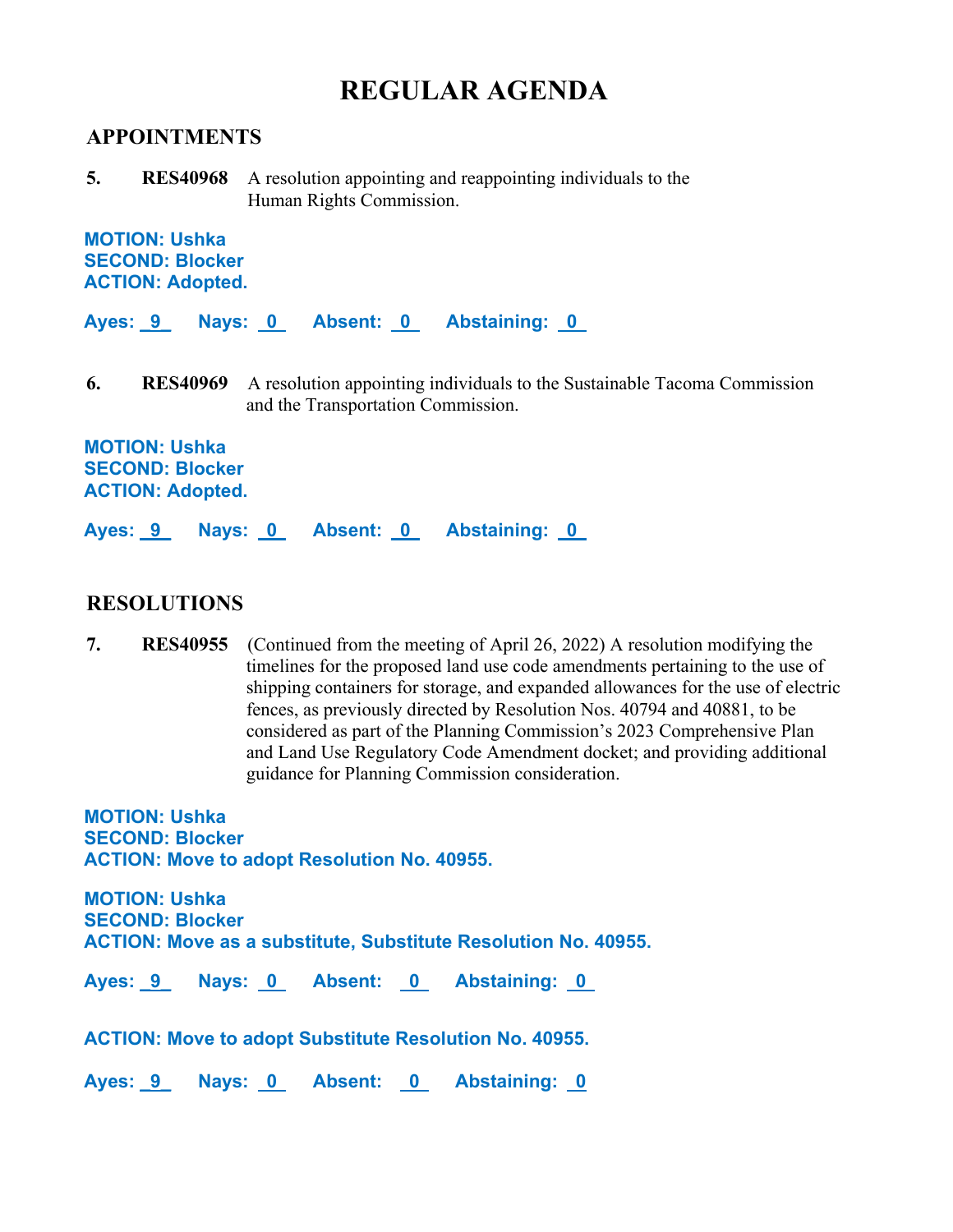**8. RES40970** A resolution authorizing the execution of a Letter of Agreement with the Tacoma Police Union, Local 6, I.U.P.A., regarding the timeline for administrative leave following a use of deadly force situation.

**Resolution No. 40970 was continued to a date to be determined earlier in the meeting.**

## **PUBLIC HEARINGS AND APPEALS**

(Public hearings and appeals will begin upon completion of the Regular Agenda Items, no earlier than 5:15 p.m.)

**9. 22-0510** This is the date set for a public hearing by the City Council on the declaration of surplus and sale of approximately 2.74 acres of Tacoma Power property, located in the Vader vicinity of unincorporated Cowlitz County, to the BNSF Railway Company, for the amount of \$81,200.

**The public hearing began at 5:58 p.m.** 

**The City Clerk's Office received no written comment for the public hearing.** 

**Two individuals addressed the City Council.** 

**The public hearing ended at 6:06 p.m.** 

#### **UNFINISHED BUSINESS**

**There was no unfinished business.** 

#### **COMMUNITY FORUM**

**Community Forum began at 6:06 p.m.** 

**The City Clerk's Office received three written comments for Community Forum regarding the proposed warehouse project in South Tacoma and crime in the City.** 

**Four individuals addressed the City Council.** 

**Community Forum ended at 6:16 p.m.** 

### **REPORTS BY THE CITY MANAGER**

**There was no report.**